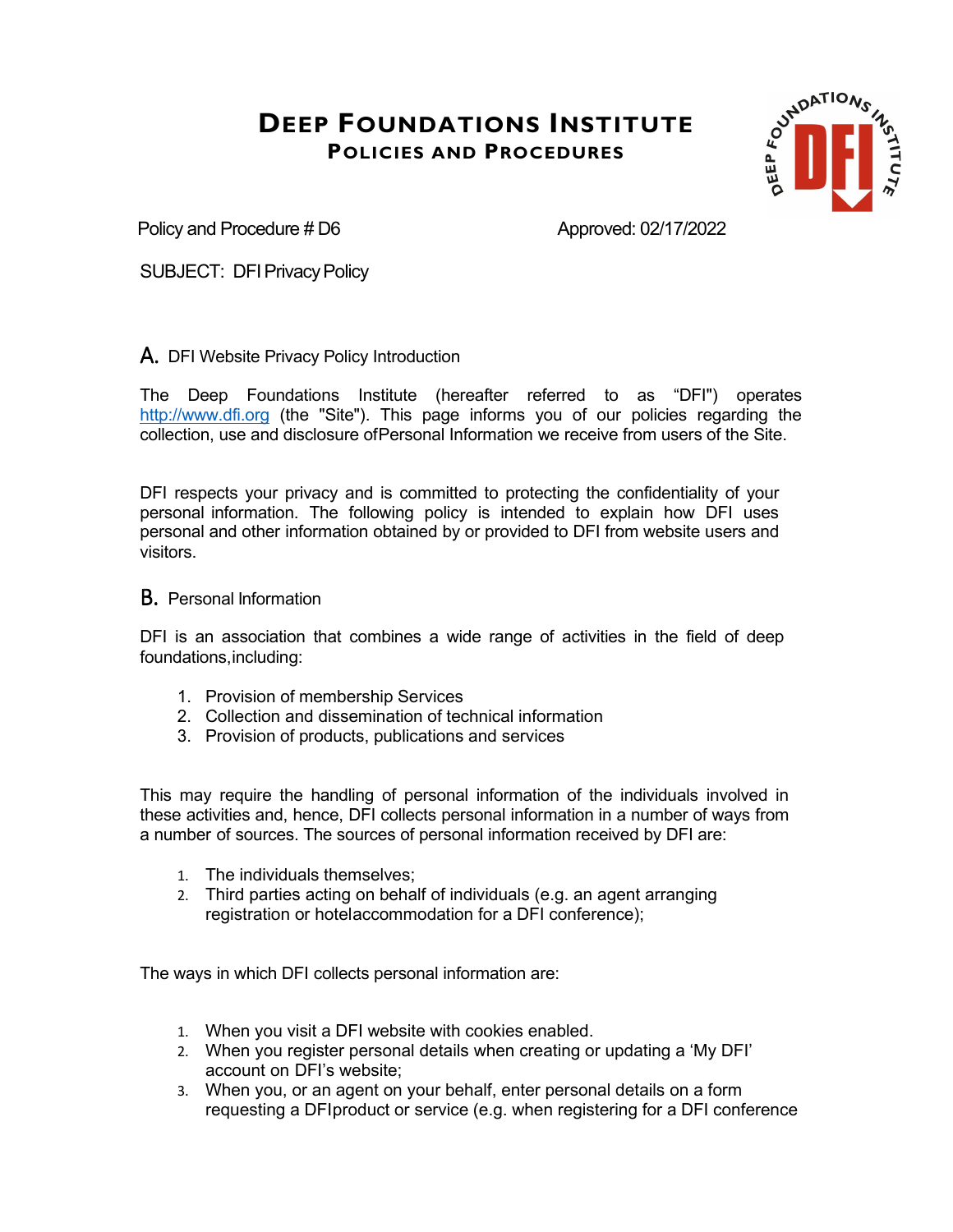

or online event activity);

- 4. When you, or someone on your behalf, submits proposals or content in connection withtechnical sessions at a DFI conference or meeting (e.g. abstracts submission, videos, papers uploaded, disclosures, etc.);
- 5. When you subscribe to DFI newsletters or publications.
	- a) What Personal Information is Collected by DFI

This policy applies to personal information held about individuals. It does not apply toinformation DFI holds about companies and other organizations.

Mandatory personal information:

As a general rule, to enable DFI to correctly identify you, to provide you with the products and services you have requested and to communicate with you, the following minimum informationmust be provided in order for your order, request, application, etc., to be processed:

- 1. Title, First Name(s), Family Name(s)
- 2. Full Postal Address
- 3. Email address
- 4. Phone number

Other personal information may be requested to help identification (e.g. date of birth), or to enable DFI to understand your profile so you can be provided with better and more appropriateproducts and services. (e.g. Professional Activities and Fields of Interest).

b) Email Address

In order to be able to communicate with you directly, DFI needs your email address. You are, therefore, required to supply your email address when you create your "MyDFI" account on theDFI website, which enables you to access a variety of services online and acts as a unique identifier and username for your profile.

c) Unique Email Address

For your convenience and security, your email address is unique to you in the system. You are strongly recommended to use an email address which is personal to you and that is not sharedwith others. This is to ensure that communications which are sent to you personally are not read by others, and that others do not gain access to the information in your 'MyDFI' account.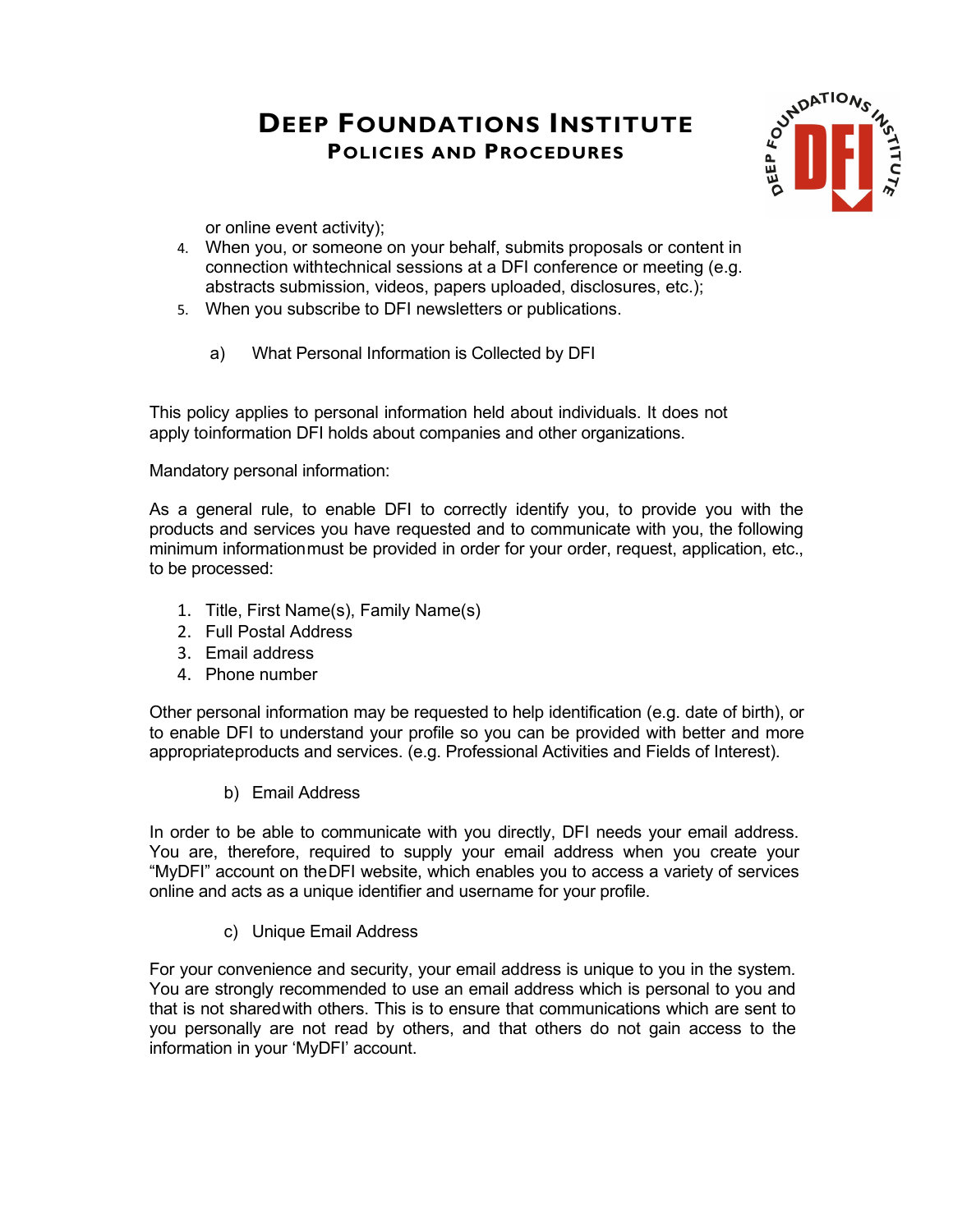

d) Credit Card Information

Credit card information, along with other information required to process financial transactions, is collected at the time of your order, request or application, and is used only forthe purposes of that particular transaction. For your protection, the credit card information isnot retained in the DFI system for later use for any other transactions.

e) How DFI Uses Personal information

Personal information is needed by DFI to enable it to properly fulfil its role in providing a widerange of services to its members, contributors and customers.

Your personal information may be used to:

- 1. Enable DFI to provide you with the products or services you request;
- 2. Enable DFI to communicate about your membership;
- 3. Enable DFI to send you information about DFI activities which are of interest to you
	- f) How Long is My Personal Information Kept

As a general rule, personal information is kept indefinitely until a deletion request is received from you.

Additionally, the unique email permits automated retrieval of your log-in details, which are sentto your personal email address.

C. Email Privacy

DFI respects the privacy of personal email addresses and complies with the current legislation on email communication. The objective is to not send you unwanted messages, and your email details will not be passed on to any other individual or organization without your explicit permission.

DFI may send you emails concerning:

- 1. Products and services in your field of interest
- 2. Updates of the organization and other related topics (call for abstracts, grants, scholarships and more), if you are a member or have subscribed to our mailing list.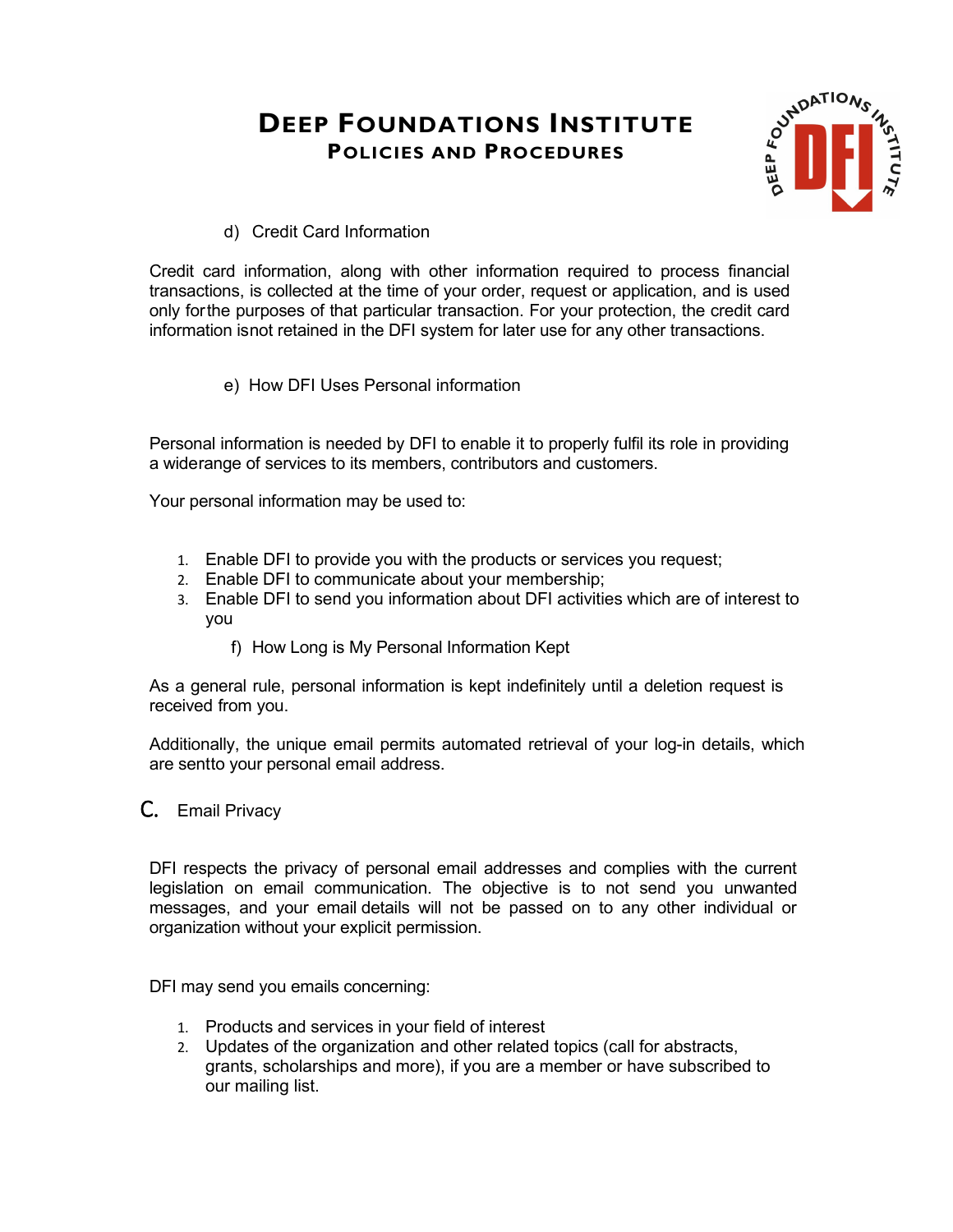

You can manage the extent to which DFI communicates with you by indicating your interest via your 'My DFI' account. All mailings sent to you offer the possibility to unsubscribe.

If you indicate that you do not wish to receive emails from DFI, you will only receive emails directly related to the transactions you have with DFI, e.g. confirmations of registrations,etc. and other necessary individual communications.

This general policy is in addition to any specific policies concerning specific products or services.It may be amended at any time.

D. Right to Access Your Personal Information

You have the absolute right to access, amend, request deletion and prohibit the use of your personal data. When you visit 'MyDFI,' you have direct control over the information in your personal profile. You can access and change this information at any time from your 'MyDFI'environment.

If you want to know exactly what personal information DFI keeps on file, you can obtain it. If it transpires that the information is inaccurate, or you wish to oppose its use in the future, DFI will make the necessary amendments and confirm that these have been made. Please contact DFI in either of the following ways:

By e-mail: [staff@dfi.org](mailto:staff@dfi.org)

In writing to:

Deep Foundations Institute 326 Lafayette Ave. Hawthorne, NJ 07506

a) How to Access Your Personal Information

'MyDFI' enables you to manage your personal information held by DFI. If you are a member of DFI or have used DFI products and services, a record will already exist for you which you can potentially access by logging in online through:

- 1. Use of your existing login details (username and password), if you have already used DFI online services 'MyDFI';
- 2. The 'Retrieve your password or username' feature which, if your email address is recognized, will automatically send details of your username or a newly generated password (for your protection) to the email address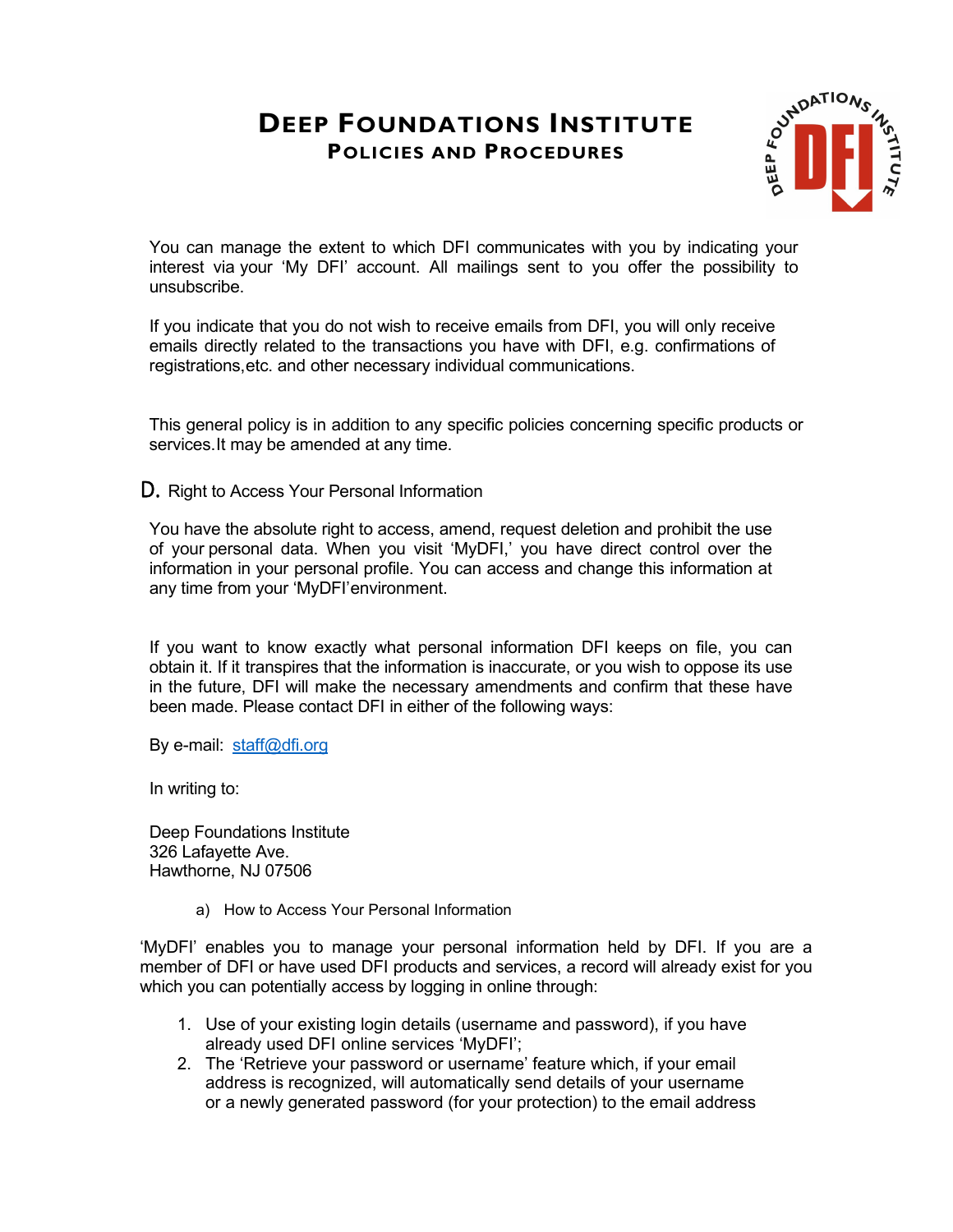

given;

- 3. Alternatively, you can simply create a new 'MyDFI' account when asked for login information.
- *4. DFI does permit more than one 'MyDFI' account per person (using email addresses as unique identifiers) to avoid confusion.*

When matched, membership and other information regarding products and services used (e.g. subscriptions) will be transferred to your new account, and previous personal details held in the DFI system will be replaced by the new ones you entered.

b) Managing Your Personal Information

Once logged into your 'MyDFI' account, you can easily view and update your personal details, email address, username and password.

Additionally, you can manage your preferences on how you would like to be kept informed by email of DFI activities, products and services. By providing optional information about your professional activities and interests, we are able to understand your needs better, and improve our services to you and to the Deep Foundations community in general.

c) Social Media

Please see the DFI's Social Media Policy, [available](https://www.dfi.org/social-media-policy) here.

E. Disclosure of Information

DFI does not sell, trade, or rent out your personal information to others. DFI may supply your information to its contractors to perform specific services (such as to the publishers to deliver *Deep Foundations* magazine), and/or to other DFI members, event attendees, and event co-sponsoring organizations. Otherwise, DFI does not disclose personal information to any other person or organization without your consent.

If you attend one of our conferences and you visit exhibiting company stands, presenting your badge may enable them to retrieve the following personal data: first name(s), last name(s), address, telephone, fax, email, and biographic information.

1. GDPR

The European Union's General Data Protection Regulation (Regulation EU 2016/679) (also known as GDPR) provides certain rights related to data collection and usage for individuals covered under the regulation. To request information or seek other action from DFI pursuant to those rights, please send an email to [staff@dfi.org](mailto:staff@dfi.org) with "GDPR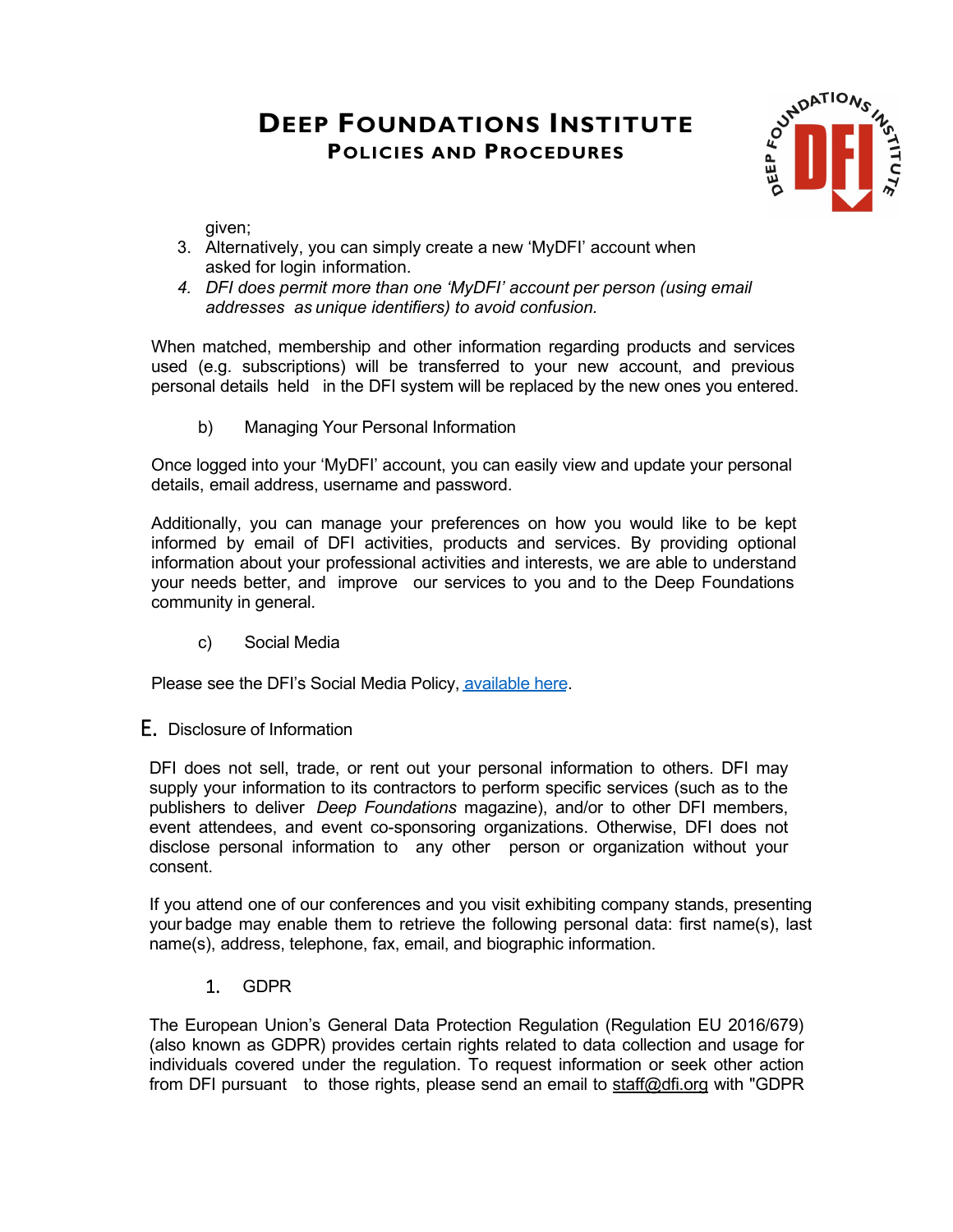

Request" in the subject line. In the email please describe the specific GDPR right you are requesting assistance with.

#### 2. Data Security

To protect your information, DFI uses an industry standard security protocol called Secure Sockets Layer (SSL) to encrypt the transmission of sensitive information between you and our website.

3. Cookies

All websites are required by law to ask your consent to place or retrieve files from any device you might use to browse the web. These files, called cookies, are used by most websites in many different ways, including enabling you to login, enabling quick registration to meetings, and generally personalizing your web experience.

They can also be used to keep track of the pages visited on the DFI website, which gives DFI important insights into the quality of our services, enabling us to improve and better meet your needs. DFI will not use this information to present advertising and other messages relevant to your browsing history.

If you decide not to accept the cookies, you will have access to the various online services offered by DFI, but your details won't be saved. This means you have to reenter your details every time you log in on your "MyDFI" account.

4. Use of Cookies

We use cookies to personalize content and ads, to provide social media features and to analyze our traffic. We may also share information about your use of our site with our social media, advertising and analytics partners who may combine it with other information that you've provided to them or that they've collected from your use of their services.

5. External Links

The DFI website contains links to other websites. Please be aware that DFI is not responsible for the privacy policies or content of other (linked) sites. You are, therefore, encouraged to read the privacy policies of any other site that collects personally identifiable information. This privacy policy applies solely to information collected by DFI and DFI websites.